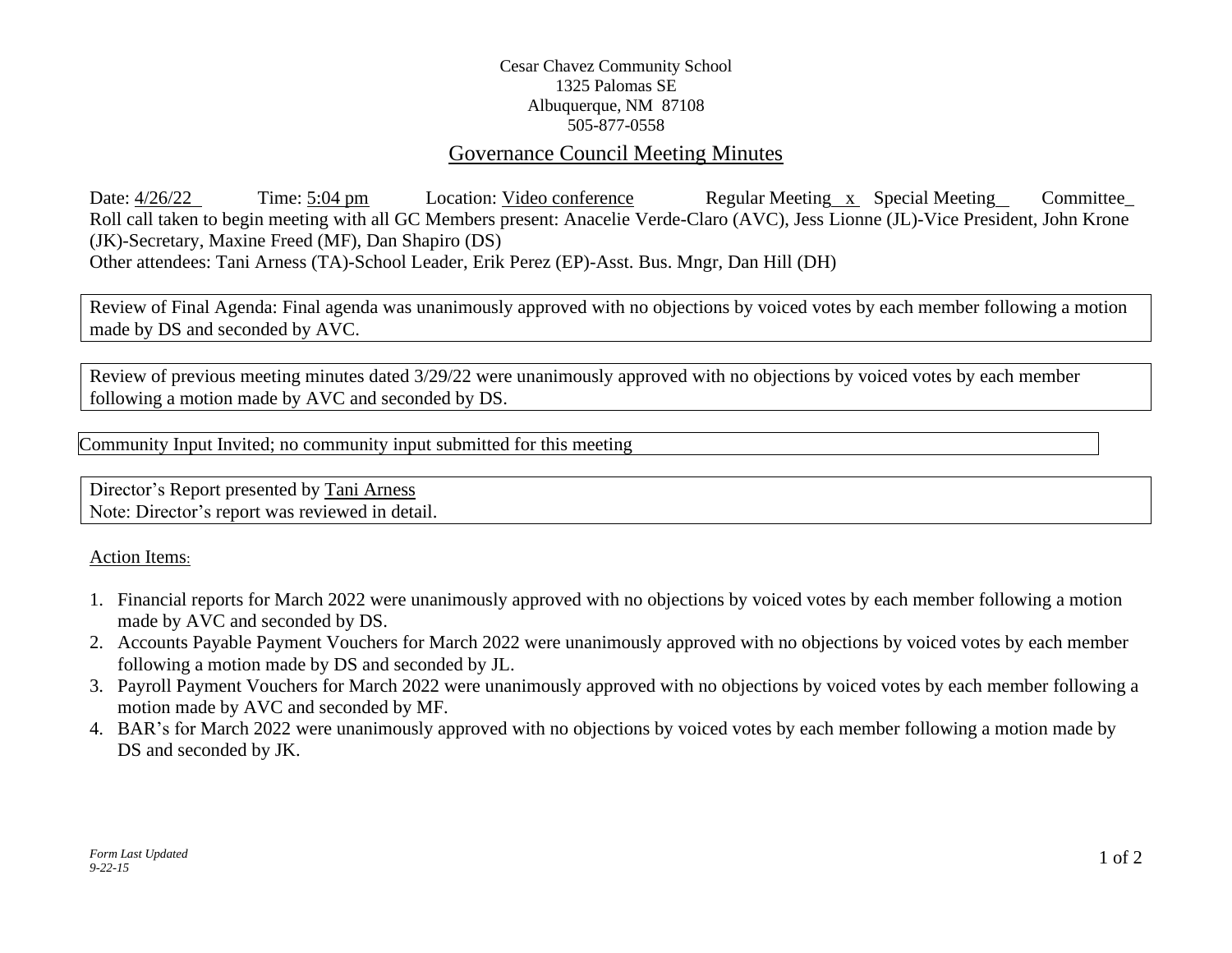### Cesar Chavez Community School 1325 Palomas SE Albuquerque, NM 87108 505-877-0558

| BAR#          | <b>Fund Description</b>      | Reason/Type | Amount   |
|---------------|------------------------------|-------------|----------|
| 1 2122-0033-I | 11000-Operational            | Increase    | \$13,768 |
| 2 2122-0034-I | 24106-IDEA-B                 | Increase    | \$4,258  |
| 3 2122-0035-T | 28211-Covid-19 Testing Grant | Transfer    | $S =$    |

- 5. A motion to approve APS Renewal Application subject to minor changes by school administration was unanimously approved with no objections by voiced votes by each member following motion made by DS and seconded by MF
- 6. A motion to postpone approval of IDEA-B Application was unanimously approved with no objections by voiced votes by each member following motion made by JL and seconded by AVC.
- 7. A motion to approve Title II Application was unanimously approved with no objections by voiced votes by each member following motion made by DS and seconded by AVC.
- 8. A motion to approve 3% increase to base salary for all staff including the Executive Director per HB2 to be paid as increment was unanimously approved with no objections by voiced votes by each member following motion made by JK and seconded by JL.
- 9. A motion to Convene in Executive Session Pursuant to the Open Meetings Act NMSA 1978, § 10-15-1 (H) (7) for the purpose of School Leader Evaluation and FY23 Contract Discussion was unanimously approved with no objections by voiced votes by each member following motion made by AVC and seconded by DS.
- 10. Meeting was reconvened by AVC.
- 11. Statement of Closure was read by AVC with DS motioning to approve and JL seconding the motion. Roll call vote was taken and unanimously approved with no objections.
- 12. A motion to compensate School Leader new minimum salary requirements per year subject to details in FY23 Contract was unanimously approved with no objections by voiced votes by each member following motion made by AVC and seconded by DS.

### Discussion Items:

- 1) Update and Input Invited on CCCS Budget and ESSER funds for fy23 valuable parent feedback
- 2) CCCS Vision and Planning Input and NM DASH in process
- 3) GC Self-Evaluation in progress
- 4) PEC Site Visit --Students Engaged, Good/Great Instruction.
- 5) Building Update in process